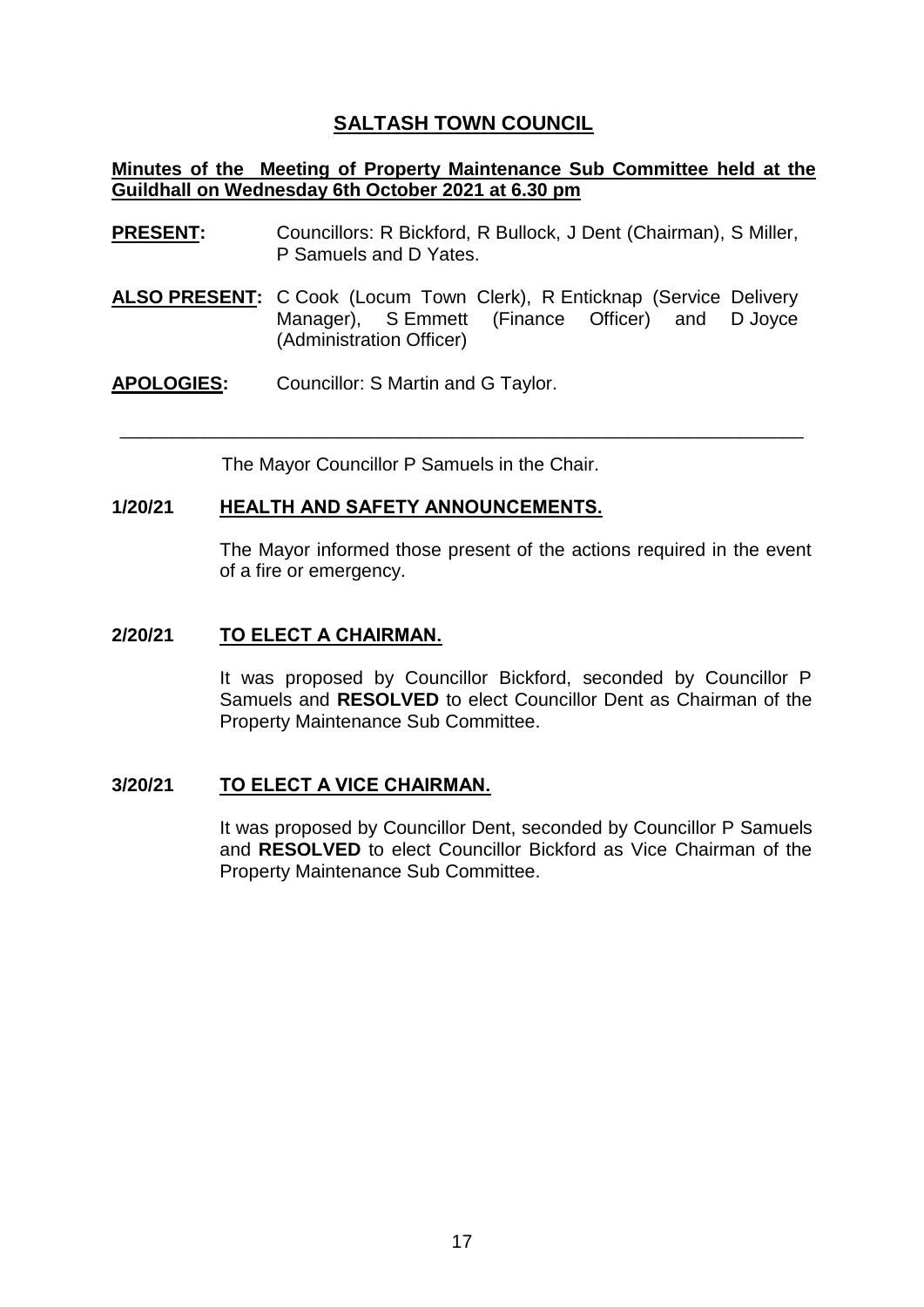#### **4/20/21 DECLARATIONS OF INTEREST:**

a. To receive any declarations from Members of any registerable (5A of the Code of Conduct) and/or non-registerable (5B) interests in matters to be considered at this meeting.

| <b>Councillor</b> | Agenda<br><b>Item</b> | Pecuniary/Non-<br><b>Pecuniary</b> | Reason                  | Left the<br><b>Meeting</b> |
|-------------------|-----------------------|------------------------------------|-------------------------|----------------------------|
| Dent              | 8                     | Non-Pecuniary                      | Chairman of<br>Heritage | <b>No</b>                  |
|                   |                       |                                    | Committee               |                            |
| <b>Bullock</b>    | 8                     | Non-Pecuniary                      | Member of               | No                         |
|                   |                       |                                    | Heritage                |                            |
|                   |                       |                                    | Committee               |                            |

b. Locum Town Clerk to receive written requests for dispensations prior to the start of the meeting for consideration.

None.

#### **5/20/21 QUESTIONS - A 15-MINUTE PERIOD WHEN MEMBERS OF THE PUBLIC MAY ASK QUESTIONS OF MEMBERS OF THE COUNCIL.**

None.

#### **6/20/21 TO RECEIVE AND APPROVE THE MINUTES OF THE PROPERTY MAINTENANCE SUB COMMITTEE HELD ON TUESDAY 22ND SEPTEMBER 2020 AS A TRUE AND CORRECT RECORD.**

Please see a copy of the minutes on the STC website or request to see a copy at the Guildhall.

It was proposed by Councillor Bickford, seconded by Councillor P Samuels and **RESOLVED** that the minutes from the Property Maintenance Sub Committee held on Tuesday 22<sup>nd</sup> September 2020 were confirmed as a true and correct record.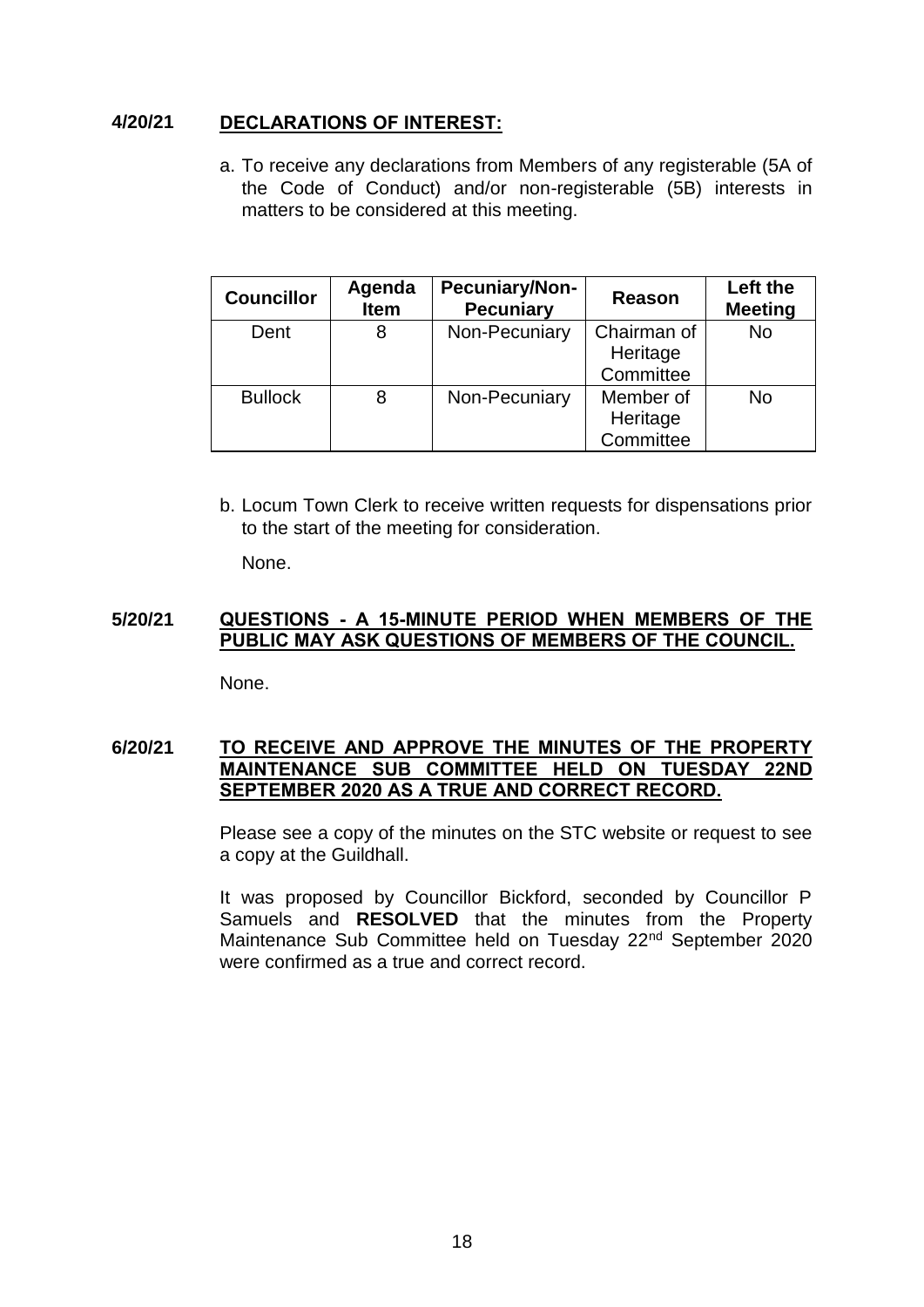## **7/20/21 TO RECEIVE AND REVIEW THE TOWN COUNCIL FIVE-YEAR REPAIR AND MAINTENANCE PLAN TOGETHER WITH THE SERVICES COMMITTEE BUDGET SHEETS.**

Councillor Miller arrived and joined the meeting.

Members reviewed the Five-Year Maintenance Plan with the following recommendations:

#### The Guildhall

It was resolved to **RECOMMEND** to the Extraordinary Services Precept Meeting to be held on Wednesday 3rd November 2021:

1. To precept £20,000 for the year 2022/23, and to precept a further £5,000 by the year 2023/24 for the Guildhall external and internal refurbishment works budget code 6470 GH EMF Guildhall Maintenance.

#### Maurice Huggins Room:

It was **RESOLVED** to note that no major works are planned or scheduled within the current five-year plan for the Maurice Huggins Room.

#### Longstone Depot:

It was **RESOLVED** to note no major works are planned or scheduled within the current five-year plan for Longstone Depot.

#### Library:

It was **RESOLVED** to defer all major works to the Library Sub Committee Meeting to be held on 10<sup>th</sup> November 2021 for further consideration.

#### Station:

It was **RESOLVED** to note no major works are planned or scheduled within the current five-year plan for the Station Building.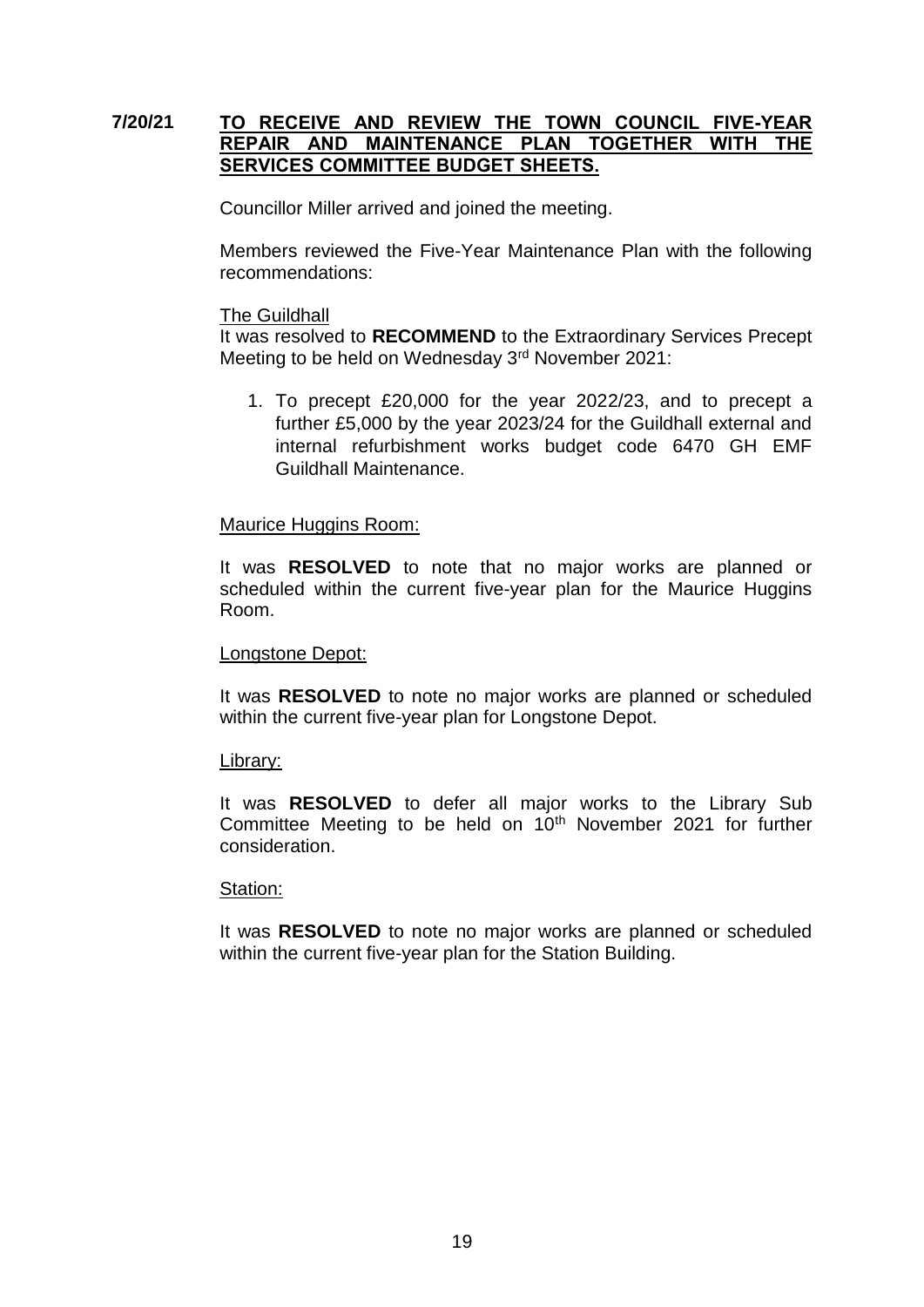## Public Toilets:

Members discussed the Waterside toilets and the land which is currently owned by Network Rail and the necessity of a refurbishment to assist in the general maintenance. It was resolved to **RECOMMEND** to the Extraordinary Services Precept Meeting to be held on Wednesday 3rd November 2021:

- 1. To precept £10,000 for further external and internal works for the Waterside toilets for the year 2022/23 allocated to budget code 6580 Public toilets.
- 2. To note no major works are planned or scheduled within the current five-year plan for Alexander Square, Longstone Park and Belle Vue Toilets.

The Chairman Councillor Dent and Councillor Bullock declared an interest in the next agenda item and remained in the room.

Vice Chairman Councillor Bickford in the Chair.

## Heritage Museum:

Members discussed the requirement for roof repairs to the Heritage Museum building – 17 Lower Fore Street.

It was resolved to **RECOMMEND** to the Extraordinary Services Precept Meeting to be held on Wednesday 3rd November 2021 to precept £5,000 for the year 2022/23 budget code 6471 GH EMF Heritage Centre.

Chairman Councillor Dent in the Chair.

#### Joint Burial Board:

It was **RESOLVED** to note no major works are planned or scheduled within the current five-year plan for St Stephens.

#### Churchtown Cemetery:

It was **RESOLVED** to note no major works are planned or scheduled within the current five-year plan for Churchtown Cemetery.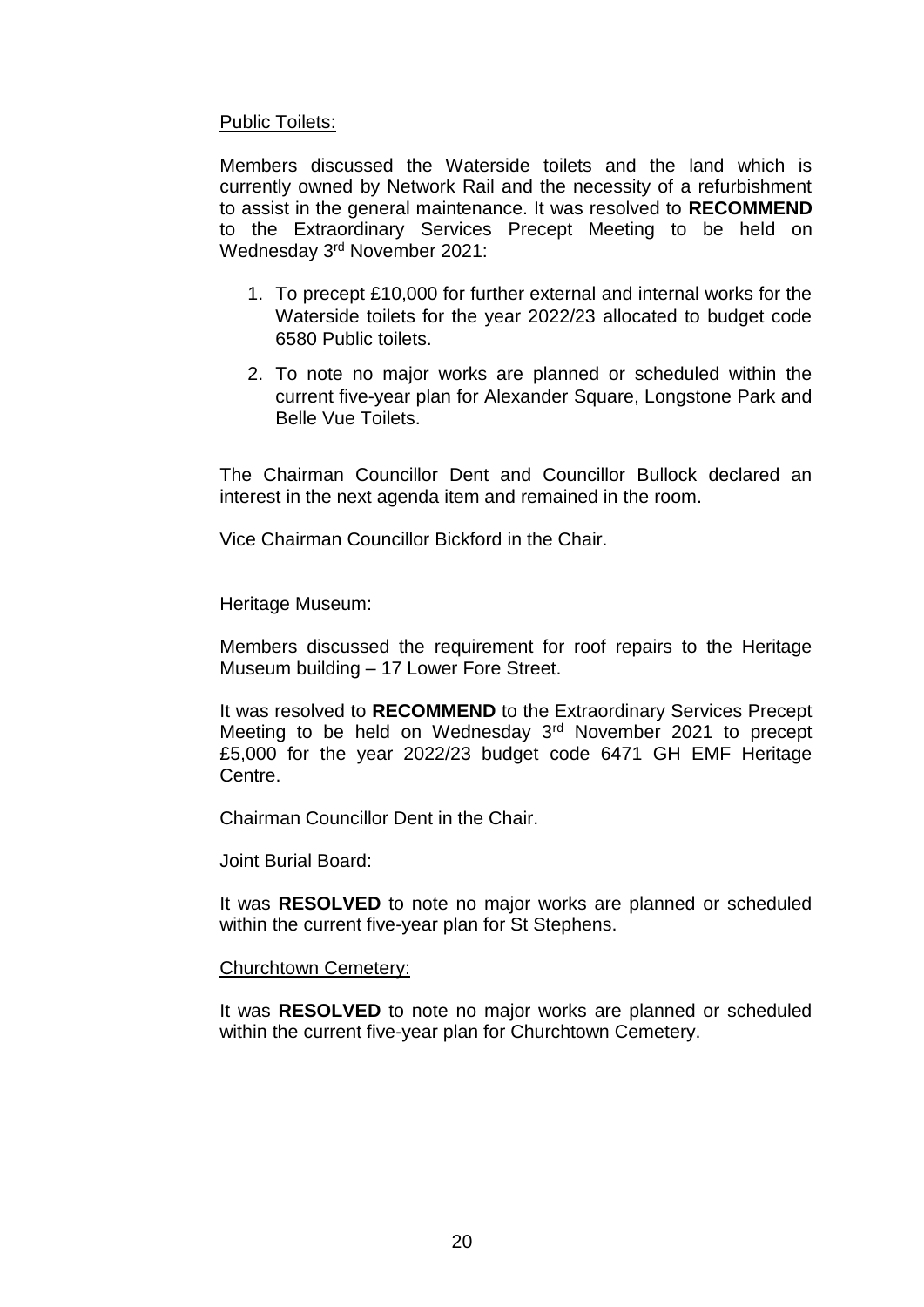## Outdoor Land and Fences:

Members wished for separate budget categories to be added to reflect the various outdoor land.

1. Victoria Gardens

It was **RESOLVED** to note no major works are planned or scheduled within the current five-year plan for Victoria Gardens.

#### 2. Waterside Development

It was **RESOLVED** to note no major works are planned or scheduled within the current five-year plan for land at Waterside Development.

3. Pillmere

It was **RESOLVED** to note no major works are planned or scheduled within the current five-year plan for land at Pillmere.

4. Allotments

It was **RESOLVED** to note no major works are planned or scheduled within the current five-year plan for Allotments.

5. Play areas

It was resolved to **RECOMMEND** to the Extraordinary Services Precept Meeting to be held on Wednesday 3rd November 2021 to precept a further £10,000 allocated to budget code 6571 SE EMF Saltash Recreational Areas for improvements to play areas and not repairs.

## Pontoon:

It was **RESOLVED** to defer until a further update on the developments with Cornwall Council and the establishment of the Saltash Waterside Partnership taken place prior to any consideration on forecasted budget requirements.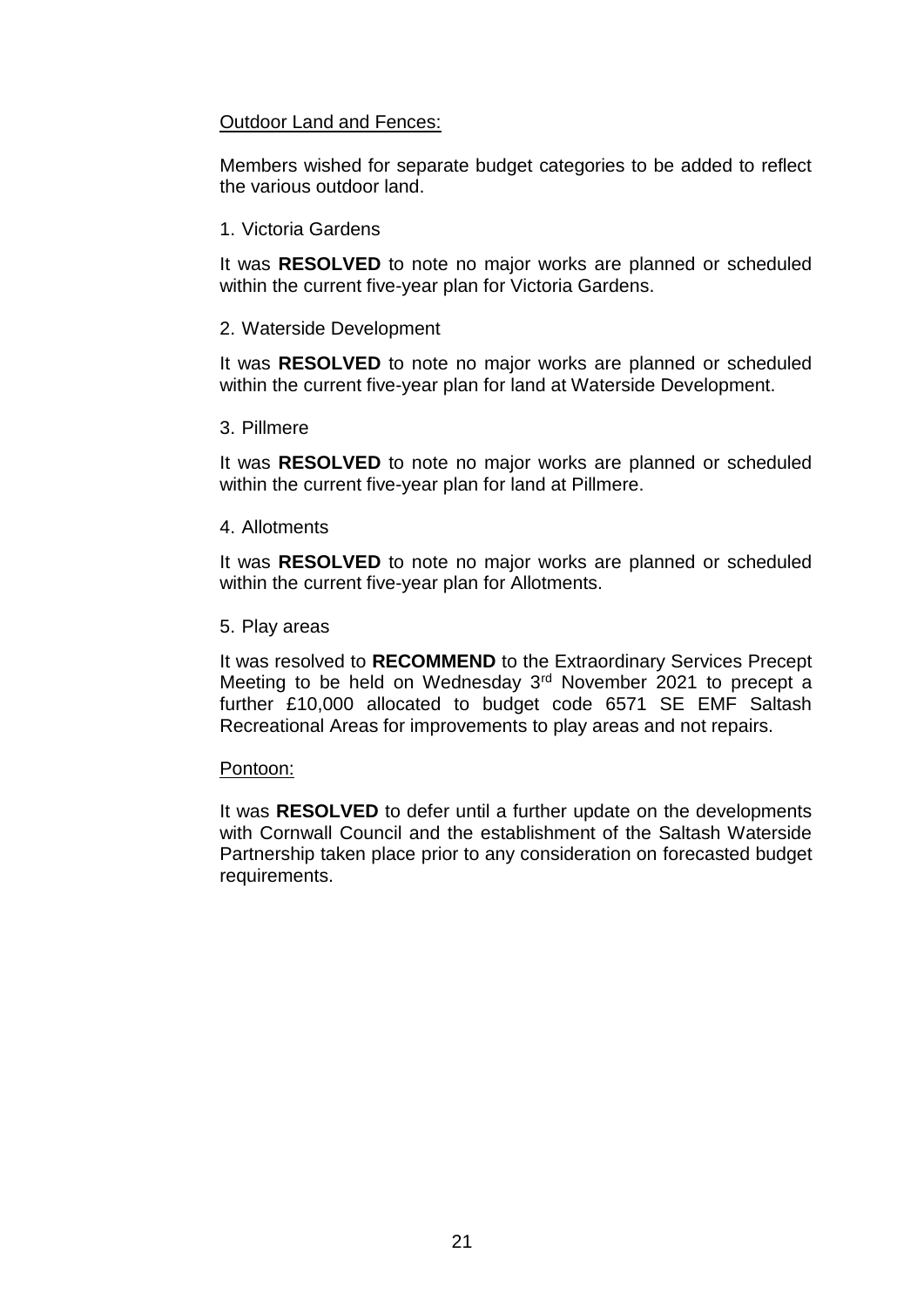#### **8/20/21 TO CONSIDER AND RECOMMEND TO THE POLICY AND FINANCE COMMITTEE TO APPOINT AN INTERIM BUILDING SURVEYOR.**

It was proposed by Councillor P Samuels, seconded by Councillor Bullock and resolved to **RECOMMEND** to the Policy and Finance Committee to be held on Tuesday  $9<sup>th</sup>$  November 2021 to give authorisation to the Locum Town Clerk to further ascertain costs and timescales for the insurance valuation of the Council's asset portfolio reporting back at a future Policy and Finance Committee Meeting.

Members discussed the consideration of appointing a temporary Building Surveyor in the absence of the current surveyor due to ill health.

The Locum Town Clerk to contact the Town Council's appointed Building Surveyor to request recommendations during this period.

#### **9/20/21 PUBLIC BODIES (ADMISSION TO MEETINGS) ACT 1960:**

To resolve that pursuant to Section 1(2) of the Public Bodies (Admission to meetings) Act 1960 the public and press leave the meeting because of the confidential nature of the business to be transacted.

## **10/20/21 TO CONSIDER ANY ITEMS REFERRED FROM THE MAIN PART OF THE AGENDA**

None.

## **11/20/21 PUBLIC BODIES (ADMISSION TO MEETINGS) ACT 1960:**

To resolve that the public and press be re-admitted to the meeting.

#### **12/20/21 TO CONSIDER URGENT NON-FINANCIAL ITEMS AT THE DISCRETION OF THE CHAIRMAN.**

None.

**13/20/21 TO CONFIRM ANY PRESS AND SOCIAL MEDIA RELEASES ASSOCIATED WITH ANY AGREED ACTIONS AND EXPENDITURE OF THE MEETING.**

None.